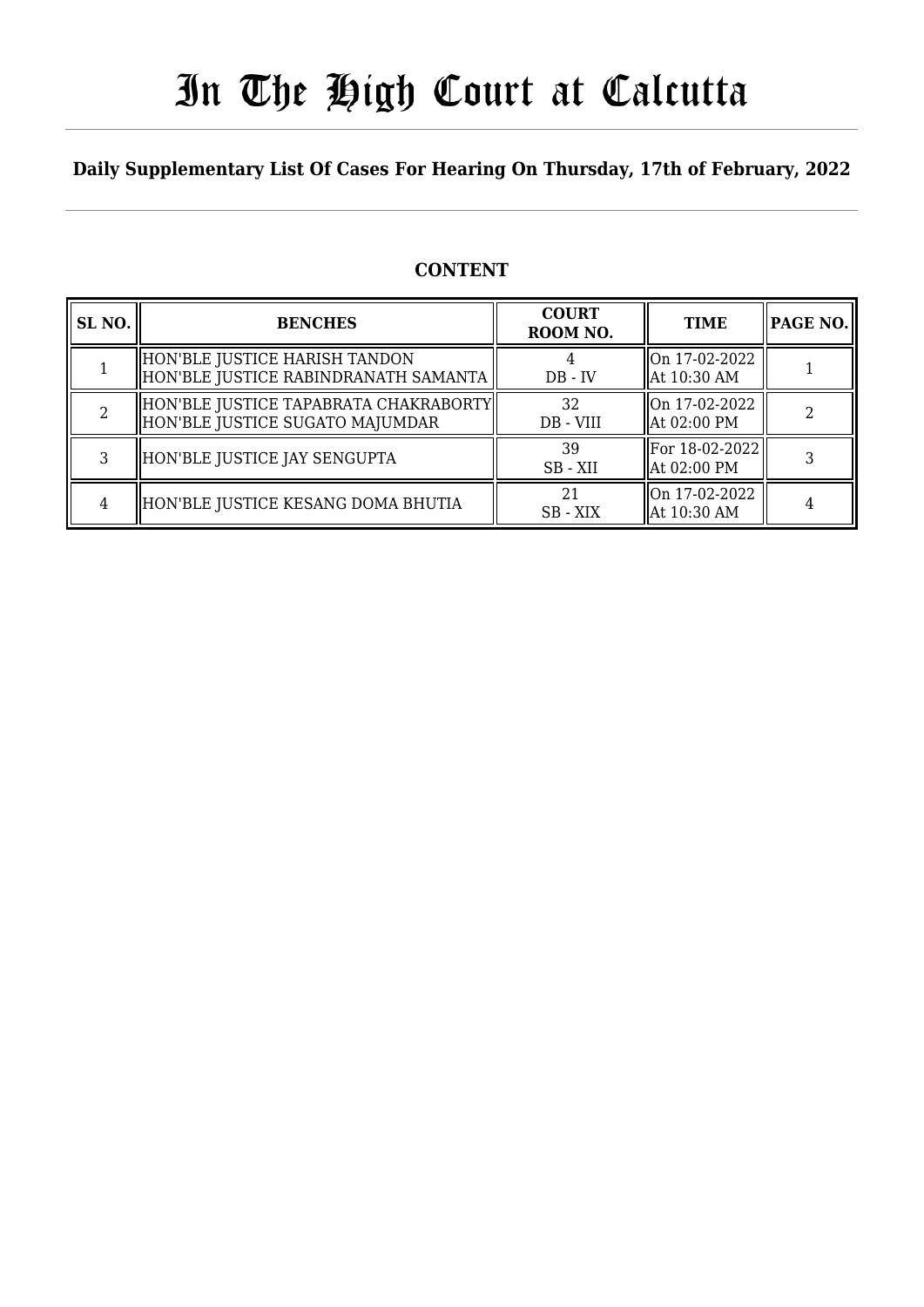

# Calcutta High Court **In The Circuit Bench at Port Blair Appellate Side**

**DAILY CAUSELIST For Thursday The 17th February 2022**

**COURT NO. 4**

**DIVISION BENCH (DB - IV)**

**AT 10:30 AM**

**HON'BLE JUSTICE HARISH TANDON HON'BLE JUSTICE RABINDRANATH SAMANTA (VIA VIDEO CONFERENCE)**

**FROM PRINCIPAL BENCH**

#### **MOTION**

1 WP.CT/192/2021 SHIBSHANKAR BISWAS AND ANR VS UNION OF INDIA AND ORS. PHATICK DAS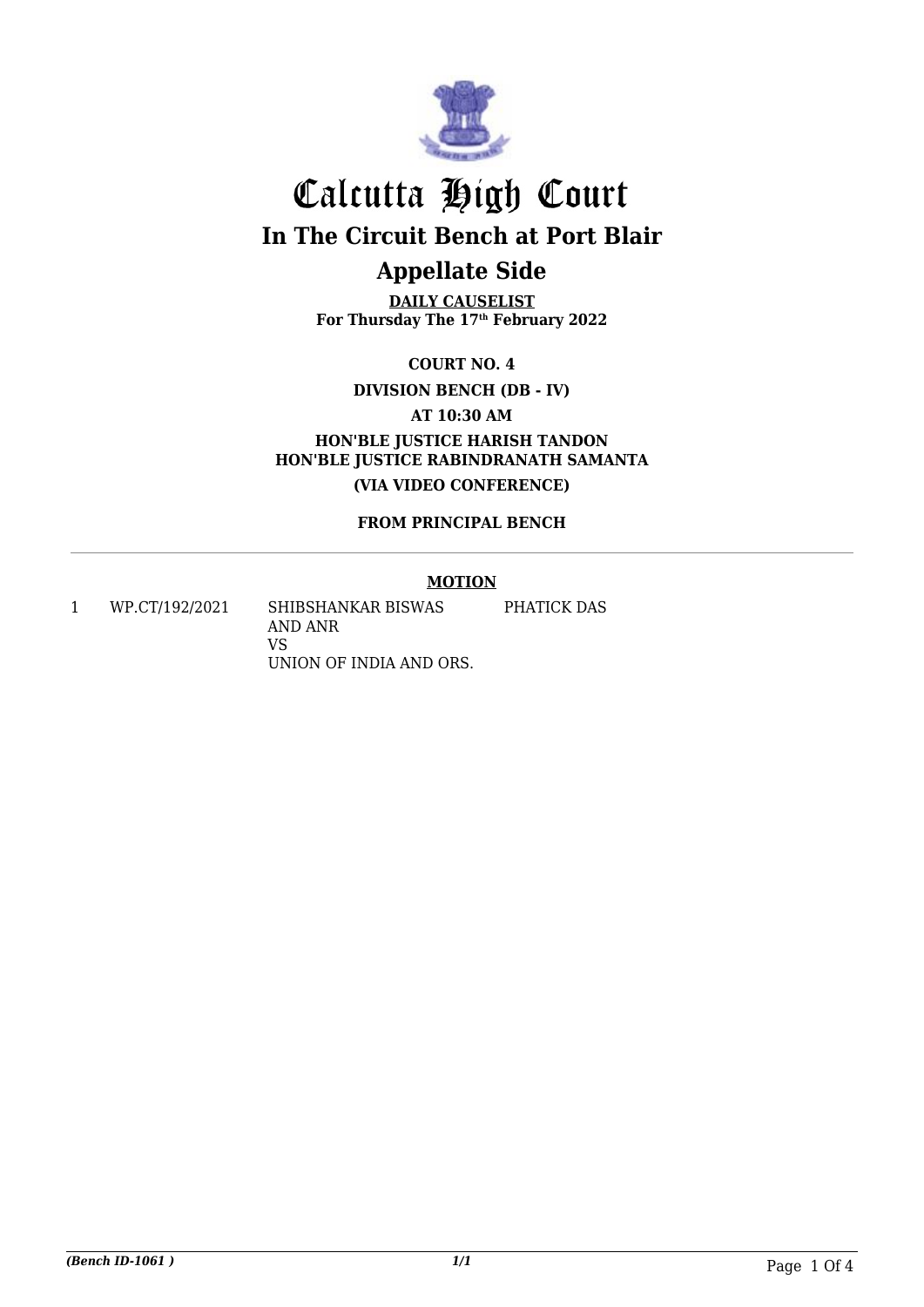

# Calcutta High Court **In The Circuit Bench at Port Blair**

## **Appellate Side**

**DAILY CAUSELIST For Thursday The 17th February 2022**

**COURT NO. 32**

**DIVISION BENCH (DB - VIII)**

**AT 2:00 PM**

**HON'BLE JUSTICE TAPABRATA CHAKRABORTY HON'BLE JUSTICE SUGATO MAJUMDAR**

**(VIA VIDEO CONFERENCE)**

**FROM PRINCIPAL BENCH**

#### **APPLICATION FOR ANTICIPATORY BAIL**

|   | CRM(A)/1/2022  | PRADEEP RAM<br>VS<br>THE STATE (U.T. OF<br>ANDAMAN AND NICOBAR<br>ISLANDS) | <b>ALISHAM</b><br><b>VENKATESH</b> |  |  |
|---|----------------|----------------------------------------------------------------------------|------------------------------------|--|--|
|   |                | <b>APPLICATION FOR BAIL</b>                                                |                                    |  |  |
| 2 | CRM(DB)/1/2022 | M. VIGNESHWARAN @<br>VIGNESH<br>VS                                         | PARDESIA MUNDA                     |  |  |

THE STATE

IA NO: CRAN/1/2022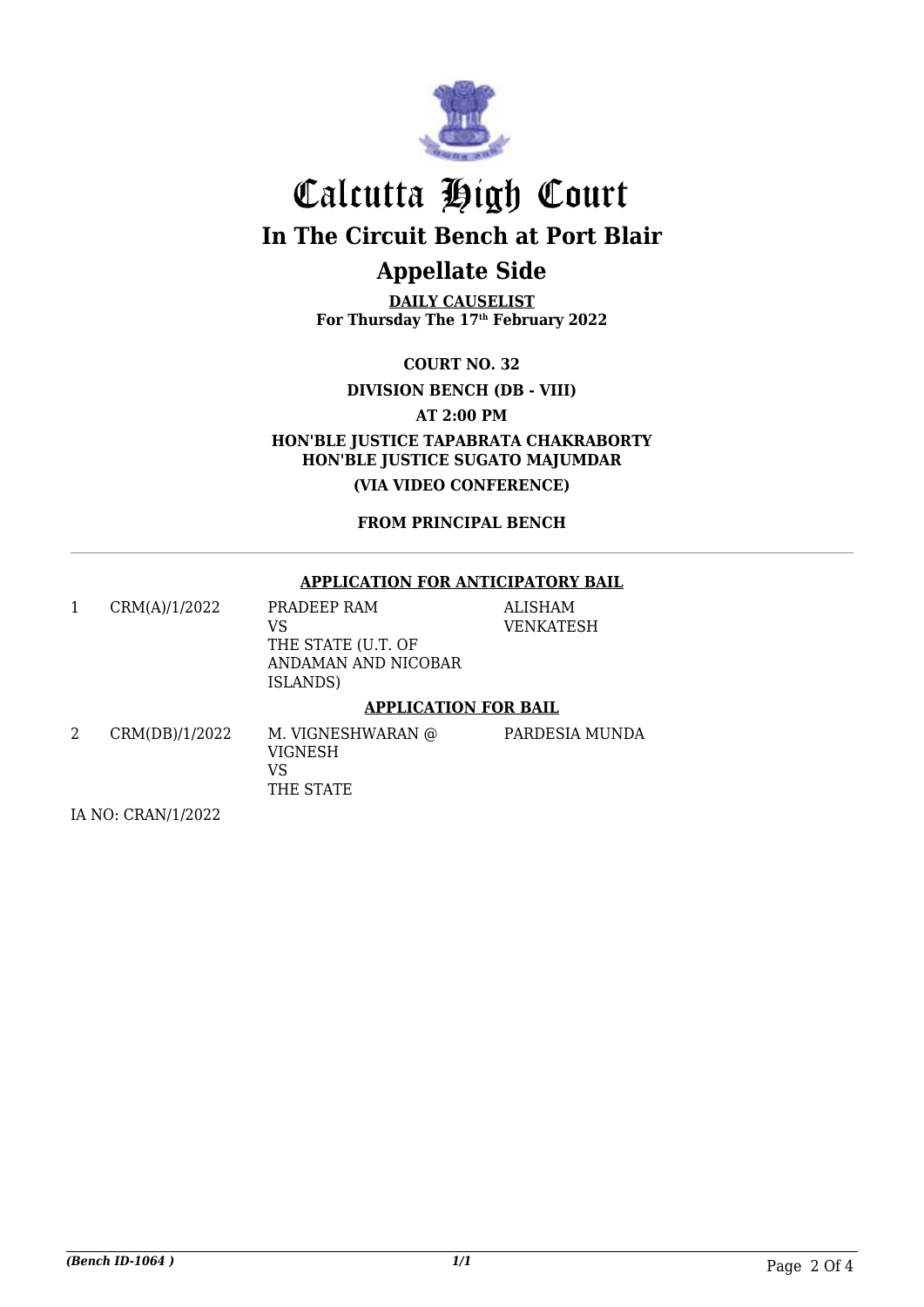

# Calcutta High Court **In The Circuit Bench at Port Blair Appellate Side**

**DAILY CAUSELIST For Thursday The 17th February 2022**

**COURT NO. 39 SINGLE BENCH (SB - XII) AT 2:00 PM HON'BLE JUSTICE JAY SENGUPTA (VIA VIDEO CONFERENCE)**

**FROM PRINCIPAL BENCH**

#### **FOR 18.02.2022**

#### **FOR ORDERS**

1 CRR/4/2022 [Scanned Copy] PRADEEP RAM VS THE STATE (U.T. OF ANDAMAN AND NICOBAR ISLANDS AND ANR.)

ALISHAM VENKATESH